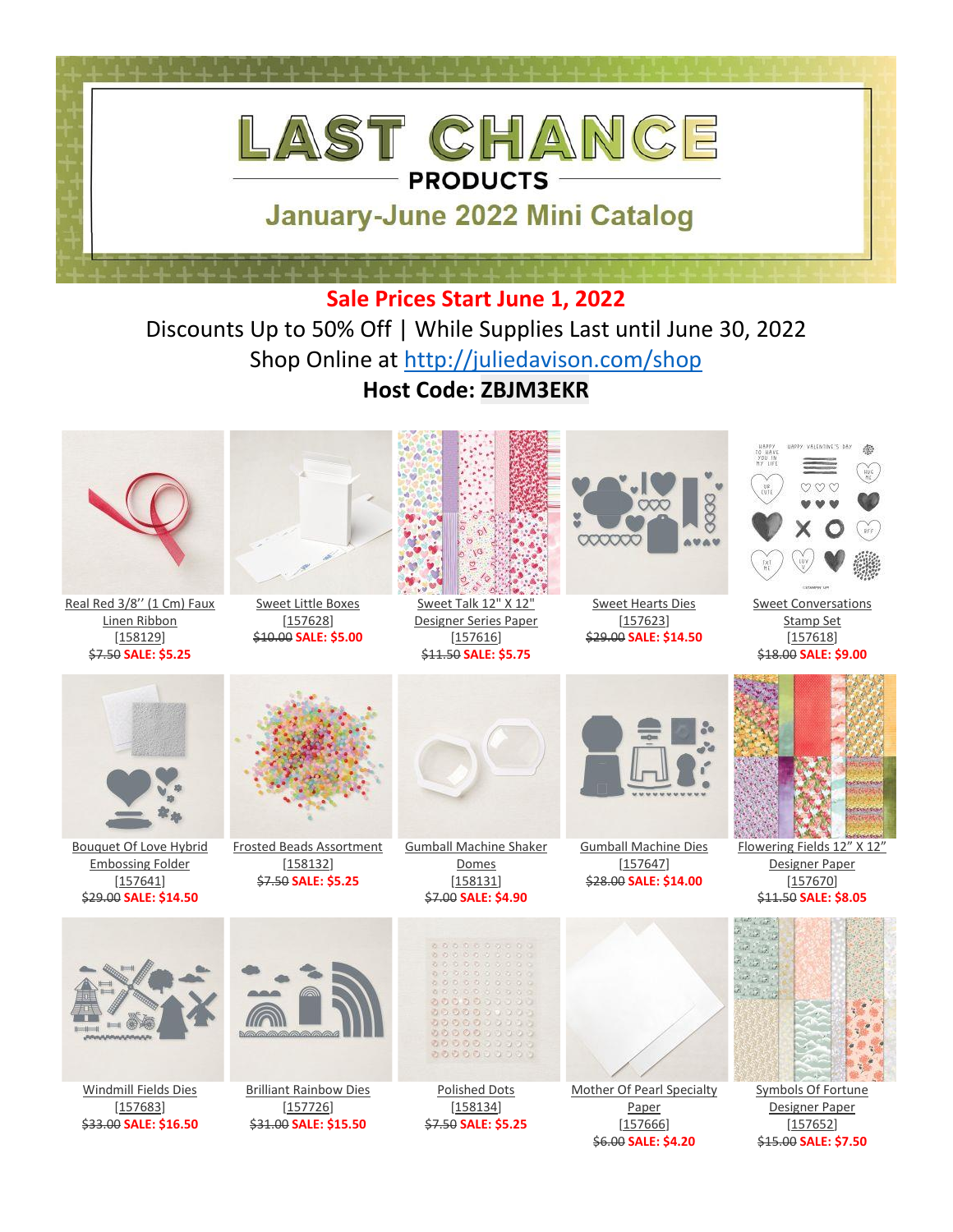

Discounts Up to 50% Off | While Supplies Last until June 30, 2022 Shop Online at [www.juliedavison.com/shop](http://www.juliedavison.com/shop)

**Host Code: ZBJM3EKR**